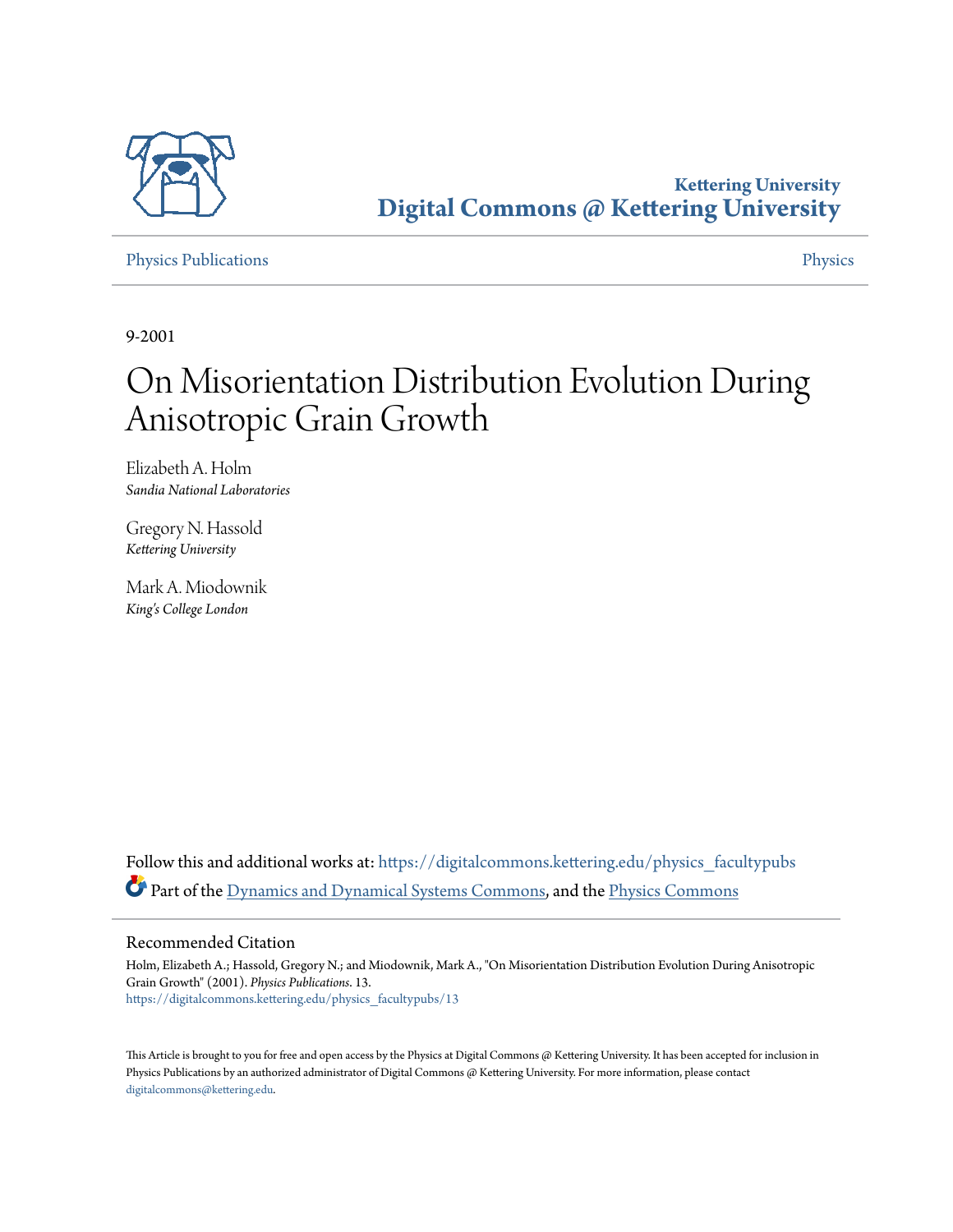

H

42

 $43$ 

 $\overline{\mathbf{u}}$ 利

••

..

 $63$ 64

2~ 2S 2.

 $\mathbf{r}$ 



**Pergamon** Acta mater.  $(2001)$   $\bullet$   $\bullet$ - $\bullet$ 

www .elsevier.com/locatelactamat

# ON MISORIENTATION DISTRIBUTION EVOLUTION DURING ANISOTROPIC GRAIN GROWTH

# E. A. HOLM<sup>1</sup>†, G. N. HASSOLD<sup>2</sup> and M. A. MIODOWNIK<sup>3</sup>

'Materials and Process Modeling, Sandia National Laboratories, PO Box 5800, Albuquerque, NM 87185-1411, USA, <sup>2</sup>Department of Science and Mathematics, Kettering University, Flint, MI 48504, USA and <sup>3</sup>Department of Mechanical Engineering, King's College London, London, UK

*( Received 27 October 2000; received in revised form 13 May 2001)* 

Abstract-In order to study the development of texture and boundary character during annealing, threedimensional grain crystallography and crystallographically mediated grain boundary properties were incoporated into a finite temperature Monte Carlo model for grain growth. Randomly textured microstructures evolve normally, with growth exponent  $n = 0.96$ . While texture remains random, the steady-state boundary misorientation distribution favors low-angle boundaries. To first order, low-angle boundaries increase by lengthening, not by proliferating. In contrast, microstructures with a strong single-component texture develop four-grain junctions and highly curved grain boundaries, which alter evolution. The boundary misorientation distribution narrows and shifts to low angles, and no steady state is observed. The accompanying decrease in mean boundary mobility causes growth to slow, resulting in a growth exponent  $n = 0.62$ . The dependence of the growth exponent on average boundary mobility may explain experimental observations of exponents less than unity. © 2001 Published by Elsevier Science Lid on behalf of Acta Materialia Inc.

*Keywords:* Grain growth; Computer simulation; Grain boundaries; Microstructure; Texture

# 1. INTRODUCTION

65 It is well known that crystallographic texture plays an important role in determining the physical, electrical 60<br>67 and magnetic properties of polycrystalline materials. Some properties (e.g., plasticity) are affected by the к. bulk texture; others (e.g.. high-temperature ŵ superconductivity) are influenced by the distribution 711 of grain boundary types, which is texture-mediated. 71 Controlling both texture and grain boundary character 72 71 is therefore very important during processing of 74 metal alloys.

Grain boundary engineering (I] is an ambitious 75 application of thermomechanical processing to optim-76 ize both texture and boundary character. Tantalizing 77 evidence of the effectiveness of this approach has 78 *1V*  been provided by Palumbo *et al.* [2, 3], who have **Rf** developed processing routes that dramatically improve the corrosion resistance of certain alloys by 81 increasing the fraction of coincident site lattice (CSL) N<sub>2</sub> boundaries present in the microstructure. During Xl grain boundary engineering. an increase in CSL IW boundaries is often accompanied by a decrease in  $\overline{\mathbf{R}}$ 

> t To whom all correspondence should be addressed. Fax: + 1-505-844-9781.

*E-mail address: eaholm@sandia.gov (E. A. Holm)* 

intensity of the bulk texture, illustrating the complex relationship between texture and boundary character.

Traditional X-ray analysis has long been used to •• measure the global frequency distribution of grain  $\mathbf{g}$ orientations in a polycrystal (i.e., the orientation dis-'sea tribution function (ODF} or texture), and grain mis-91 orientation distribution functions (MDFs) have been  $92$ derived in various ways from the ODF. Recent advances in orientation imaging microscopy (OIM} •• [4) produce detailed, spatial maps of crystallographic 95 orientations. This allows, for the first time, easy cal-**V6** culation of the frequency distribution of actual grain y, boundary misorientations in real polycrystals. This 98 grain boundary MDF is not derived from the ODF, yų. but rather is directly measured for each boundary in a IUO microstructure and so depends explicitly on neighbor 1111 grain correlations. In fact, there is no unique relation-IUl ship between an ODF and its grain boundary MDF; IUl a given ODF can result in very different MDFs, 'na depending on grain correlations (5). In this paper, all IIU referenced MDFs arc of the directly measured, grain )ns boundary type. W7

Automated OIM techniques enable detailed investi-**DIR** gations of the influence of microstructural evolution 10W on both the ODF and the MDF. However. because IIU there is yet little understanding of the fundamental Ill mechanisms that control the evolution of boundary 112 character, annealing schedules to optimize the MDF  $113$ continue to be developed empirically. 114

*<sup>&</sup>gt;s* 1359-6454/01/\$20.00 © 2001 Published by Elsevier Science Ltd on behalf of Acta Materiali<l Inc. 1• Pll: S 1359-6454(0! )00207-5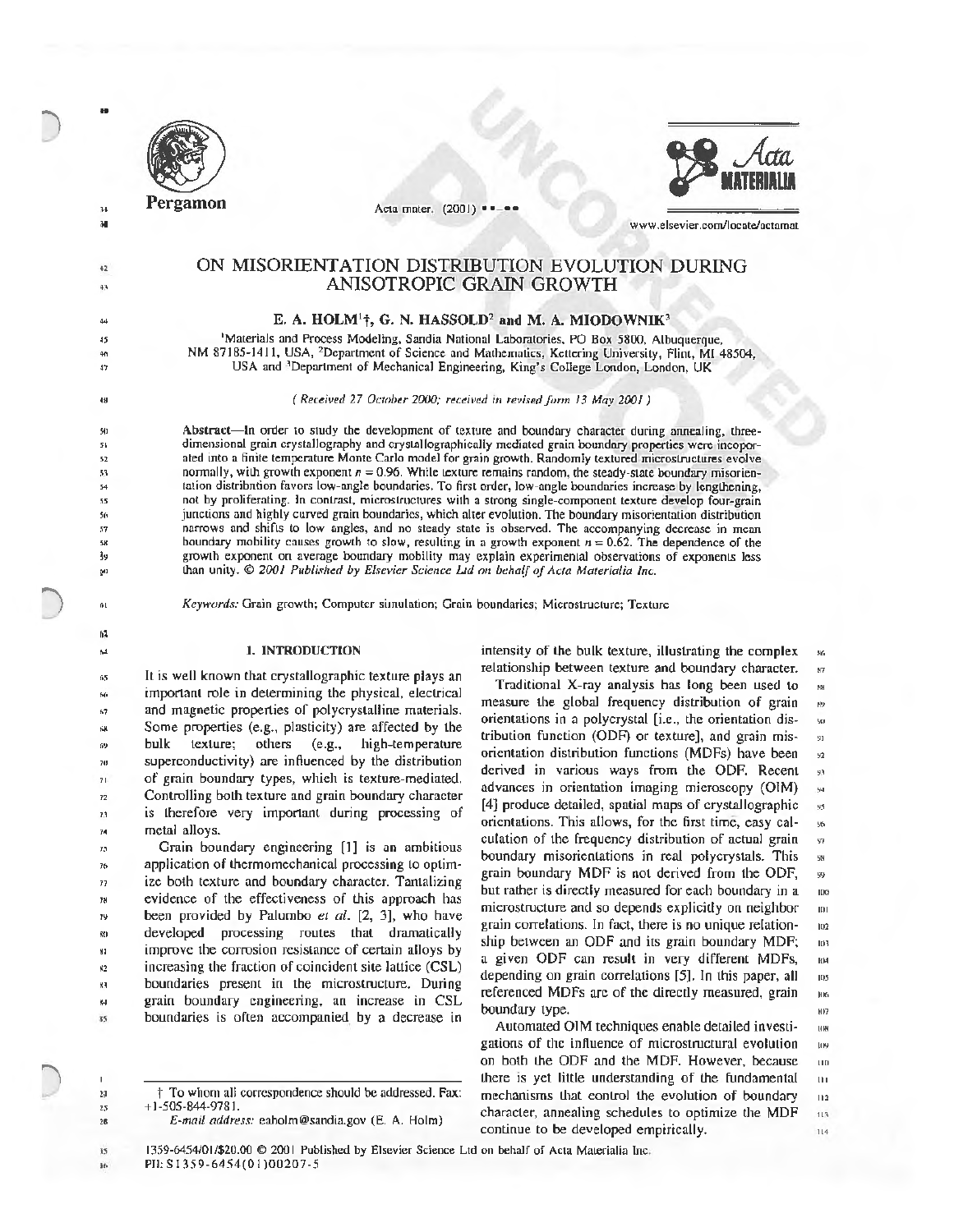Polycrystalline microstructures include a menagerie of microstructural features: grain boundaries, second-phase particles, dislocations, solute, etc. Since microstructural evolution depends upon the local topology and connectivity of these features, mesoscale computer simulations for microstructural evolution can provide valuable insight. The most successful mesoscale grain growth models include Potts models [6], front tracking models [7], vertex models [8], phase field models [9], and cellular automata [10]. The kinetics and topological characteristics of isotropic grain growth have been exhaustively investigated using these methods.

ı  $\mathbf{1}$ 

1%4

 $125$ 

 $123$ 

1'20 121

Relatively little work has been done to investigate 12• the effects of anisotropic boundary properties on the 12~ evolution of texture and the MDF. Grest *et al.* [11] I :Ill used the Potts model to simulate the effect of mis- $131$ orientation-dependent boundary energy on grain 132 ·~· growth. In that study, crystal orientations were not 133 three-dimensional, but rather were scalar tilt angles, 134 which unconstrains the formation of low-energy 135 boundaries. In addition, the results suffered from .<br>137 simulation lattice pinning, which affected both microstructure and evolution kinetics. Subsequent Potts  $138$ model studies of anisotropic grain growth have also  $139$ attempted to incorporate crystallography [12-17],  $140$ usually to probe the coupling between texture devel-I 'I opment and abnormal grain growth [12-15, 17). Most 141 of these simulations utilize scalar crystallography [ 12, 14\ 13, 15, 17]. Some restrict the effects of crystallogra-1-14 phy to boundary mobility (not energy) [15, 17), or do **Lus** not weight boundary mobility by energy [12-14, 16). ,.. ,., Others operate on non-statistical system sizes and simulation times [16] or may be affected by lattice luv. pinning [14]. In addition, most of these studies spec-LD. ify an initial condition tailored to initiating the 150 phenomenon of interest (e.g., seeding the microstruclSI ture with special grains) (12, 13, 15, 17). Thus the  $152$ aim of this paper is twofold: (I) to discuss the incor- $153$ poration of misorientation-dependent boundary 154 properties in Potts model simulations, and (2) to 155 investigate the development of texture and MDF dur-156 ing grain growth. 151

 $152$ IS'J 1611 IOI 162 163 164 IM IM 167 168 The paper is set out in the following way. First we examine the crystallography of polycrystalline microstructures and review the experimental measurements of energetic and kinetic parameters required to characterize the microstructure. Then we discuss how these parameters can be implemented into the Potts model simulation. Finally we describe two examples of anisotropic grain growth, the evolution of a random texture and the evolution of a strong single-component texture. When discussing these examples we focus on the changes in the MDF caused by grain growth.

# 2. CRYSTALLOGRAPHY AND BOUNDARY **PROPERTIES**

# $2.1.$  Orientation and misorientation

<sup>I</sup>*h.* 

 $170$ 

171

17\

 $122$ 

The orientation of the axes of a crystal with respect to an external frame of reference (the specimen axes)

can be specified by a rotation in three-dimensional 174 space (posessing three degrees of freedom). As such 175 it can be represented by a  $(3\times3)$  rotation matrix O.  $176$ The misorientation between two grains is the rotation 177 that rotates one grain's orientation into that of the 171 other. If the orientation of grain *A* is represented by 17') the rotation matrix  $O<sub>A</sub>$ , and that of grain B by  $O<sub>B</sub>$ , UIU then the misorientation rotation matrix M is given by IM I  $M = O<sub>A</sub>O<sub>B</sub><sup>-1</sup>$ . There are several equivalent ways of IX<sub>2</sub> representing this misorientation rotation. A popular I83<br>184 choice is the angle/axis description, in which an axis I (a unit vector) and a scalar rotation angle  $\theta$  are 185 specified. In this study we only consider cubic crystal-186 lography which, due to symmetry of the orientation 1~1 space, has 24 geometrically equivalent represen-188 tations of any rotation. Therefore there are 24 equival-Ul? ent angle/axis pairs that describe the misorientation **ISB** rotation. By convention we select the angle/axis pair 191  $-1$ with the smallest rotation angle. Since the axis is usu- $192$  $$ ally ignored when discussing boundary properties, the I" misorientation is then characterized by the minimum 19-1 rotation angle *8.* This approach ignores the other  $195$ degrees of freedom of the boundary: two associated **19d** with the orientation of the axis  $l$ , and two more with l'fl the orientation of the boundary plane (which can be I'M specified by its unit normal). It is expected that the 1!1'1 boundary structure and properties will be dependent **MKI** on these parameters; however, since there is no gen-2111 eral model to describe the functional dependence, we  $2n2$ follow convention and characterize boundary proper-2U) ties as a function of  $\theta$  alone.  $2th$ 

The CSL description of grain boundaries is a geo- $2115$ metric model based on the fact that, for certain mis- $206$ orientation rotations, a fraction of the atomic lattice 207 sites will be coincident at the boundary [ 18, 19). The  $21R$ CSL misorientation relationship is characterized by a  $24N$ rotation matrix or angle/axis pair. CSL boundaries are '!IU seldom observed in general materials, as CSL forma-211 tion requires three independent orientation relation-212 ships to be satisfied. Brandon [20) introduced the con-213 cept of an acceptance criterion, which allows a wider !I• range of misorientations to be classified as a partiliS cular CSL boundary. The importance of CSL bound- $216$ aries on grain growth is unclear; while they undoubt-217 edly possess special boundary properties, their rarity  $218$ diminishes their impact. Ono *ct al.* [16]. however, 2 1. report an increase in the number of CSLs in aniso-220 tropic grain growth simulations. We address this issue 121 fully in a subsequent paper; for the moment we are m content to exclude CSLs from our model.  $7.73$ 

# 2.2. *Boundary energy*

Read and Shockley [21] derived an analytical *215*  expression for the free energy (per unit area) of a low- $226$ angle grain boundary. The boundary is assumed to 227 be comprised of a regular array of dislocations. The 22M boundary energy can be expressed as a function of 229 the misorientation angle  $\theta$ : 230

 $\gamma = \gamma_0 \theta (A - \ln \theta),$  (1)  $\gamma_3 \gamma_4$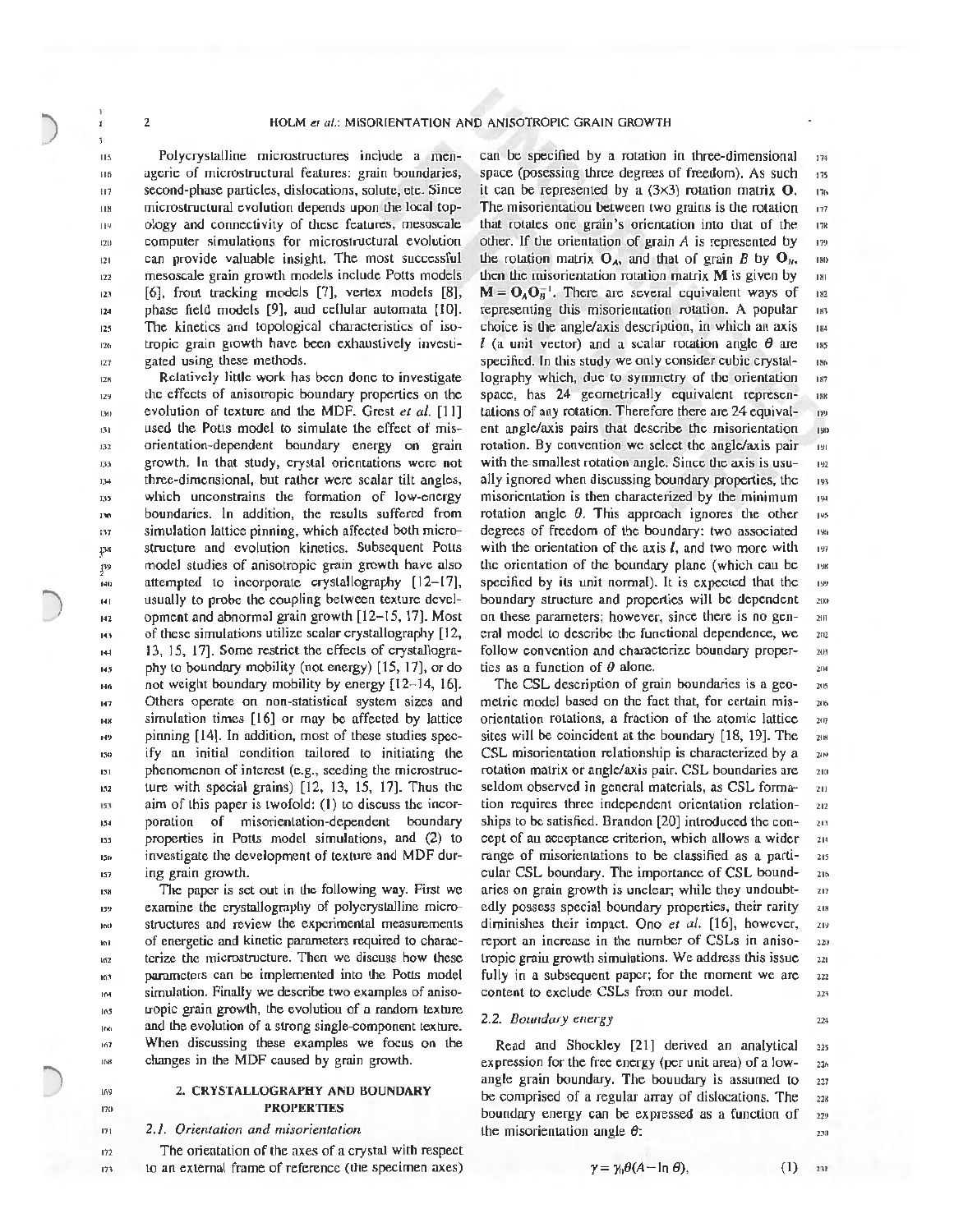where  $\chi_0$  and A are related to elastic constants and 233 properties of the dislocation cores. Here,  $\chi_1$  sets the 234 overall energy scale, and A adjusts the angle of the 235 maximum grain boundary energy. For high-angle *2'\(a*  grain boundaries, this model would not be expected 217 to be valid, as the dislocation cores would overlap 21K substantially, and core interactions could not be neg- $239$ lected. To model boundary energy over the entire **24U**  range of  $\theta$ , it is often assumed that high-angle bound-:t-Il aries are similar to one another, and they are given a 242 uniform, high boundary energy. Thus a normalized 2~1 model for the energy of a general grain boundary 244 incorporates both equation (1) and a high-angle 245 assumption: 246

$$
\gamma = \begin{cases} \frac{\theta}{\theta_m} \left[ 1 - \ln \left( \frac{\theta}{\theta_m} \right) \right], & \theta < \theta_m \\ 1, & \theta \ge \theta_m \end{cases}
$$
 (2)

where  $\theta_{\rm m}$  is the misorientation angle that results in the maximum (in this case. unit) boundary energy. Experimentally  $\theta_{\rm m}$  is observed to lie between 10° and 30°, depending on the material [19].

#### 2.3. Boundary mobility 254

25~ 256 257 According to linearized rate theory, the velocity of a boundary moving by curvature-driven growth is proportional to its curvature such that

 $v = M\kappa$ , (3)

 $258$ 

260

*211*  27K l'/'1 2<sub>KD</sub> 2H1 2X2

241

248 249

)

where  $\kappa$  is the mean curvature and  $M$  is the reduced 261 mobility.  $M$  is itself a product of two terms, the  $262$ boundary mobility  $\mu$  and the grain boundary energy  $263$ *r.* The reduced mobility is used in equation (3) for  $2nd$ the practical reason that it is difficult to obtain inde- $265$ pendent experimental measurements of  $\mu$  and  $\gamma$ . 2M Gottstein *et al.* have studied curved boundaries in l•7 bicrystals to measure the misorientation dependence  $268$ of the reduced mobility [22). The same group has 269 27<1 pioneered a technique for measuring absolute boundary mobility under a magnetic driving force in magl7l netically anisotropic bicrystals [23]. While significant 172 progress has been made (such as the discovery of the 21l compensation effect), a general relationship between 274 *l1S*  misorientation and reduced mobility has neither been discovered nor predicted theoretically. 276

2Hl Because  $\mu$  is poorly characterized compared with  $\gamma$ , in this study we generally ignore the effect of  $\mu$ (i.e., set  $\mu = 1$ ), so that  $M = \gamma$ . While this approach is not quantitatively accurate, it captures the qualitative results observed in most experiments. Mobility is very small for low-misorientation boundaries and increases with misorientation up to some fairly uni-

form high-angle value. While studies of subgrain  $284$ boundary mobility show a more severe dependence lltS of  $M$  on  $\theta$  than equation (2) predicts [24], the trends 286 are generally correct. Moreover, our parametric studlK7 ies of various functional forms for *M* indicate that 28) qualitatively similar mobility functions give quantitat- $284$ ively similar results; mobility functions that increase l'JII steeply at low angles and level off at high angles [as 291 equation (2)] produce virtually identical structures 292 and dynamics during microstructural evolution.  $29.5$ 

### 3. SIMULATION METHODOLOGY

### *3.1. The algorithm*

A continuum microstructure is bitmapped on to a  $29$ discrete lattice. Each lattice site is allocated an index  $_{291}$  $s<sub>i</sub>$  so that all sites within a grain have the same index,  $298$ and grain boundaries are represented by interfaces 299 between neighboring sites of unlike index. Each index  $_{\text{row}}$ is also assigned a discrete crystallographic orientation  $\frac{1}{2}$  and  $\mathbf{O}_i$  using a method that allows both the initial texture  $\mathbf{I}_{302}$ and MDF of the ensemble to be defined from experi- 303 mental measurements  $[5]$ . The misorientation angle  $\rightarrow$ 114 between grains i and j,  $\theta_{ij}$ , is the minimum misorien-  $\theta_{ij}$ tation angle between orientations  $O_i$  and  $O_i$ , as discussed in Section 2.1. The grain boundaries have a  $\frac{1}{1111}$ misorientation-dependent excess energy  $\chi(\theta_{ij})$  given  $\pi_{11}$ by equation (2). This allows us to specify the total  $\frac{1}{2}$  and system energy by the Hamiltonian:  $\frac{310}{200}$ 

$$
H = \sum_{i=1}^{N} \sum_{j=1}^{n} \gamma(\theta_{ij}),
$$
 (4)  $\sum_{312}$ 

where the sums are taken over the  $n$  sites within the neighbor shell of site i and for all *N* lattice sites. **3t4**  315

Because nucleation of new grain orientations is not )16 a process we wish to study here. we select a grain 317 growth algorithm that utilizes only grain boundary  $318$ motion to evolve the microstructure; no nucleation 1)0 events are allowed. Grain growth is simulated by sel-120 ecting a site at random and choosing a candidate 321 index from the set of neighbor indices. (Note that the 322 index selection is not weighted by the number of 323 neighbors possessing that index.} The change in sys-**324**  tem energy for flipping the site to the candidate index *125*  is calculated by using equation (4). The flip is perfor-126 med with probability  $P(\Delta E)$  given by *121* 

$$
P(\Delta E) = \begin{cases} p_0, & \Delta E \le 0\\ p_0 \exp(-\Delta E/kT), & \Delta E > 0 \end{cases} (5) \quad \text{as}
$$

where

$$
\mathbf{e}_{\text{max}}
$$

**:nu** 

:n1

$$
p_0 = \frac{M(\theta_{ij})}{M_{in}}.\tag{6}
$$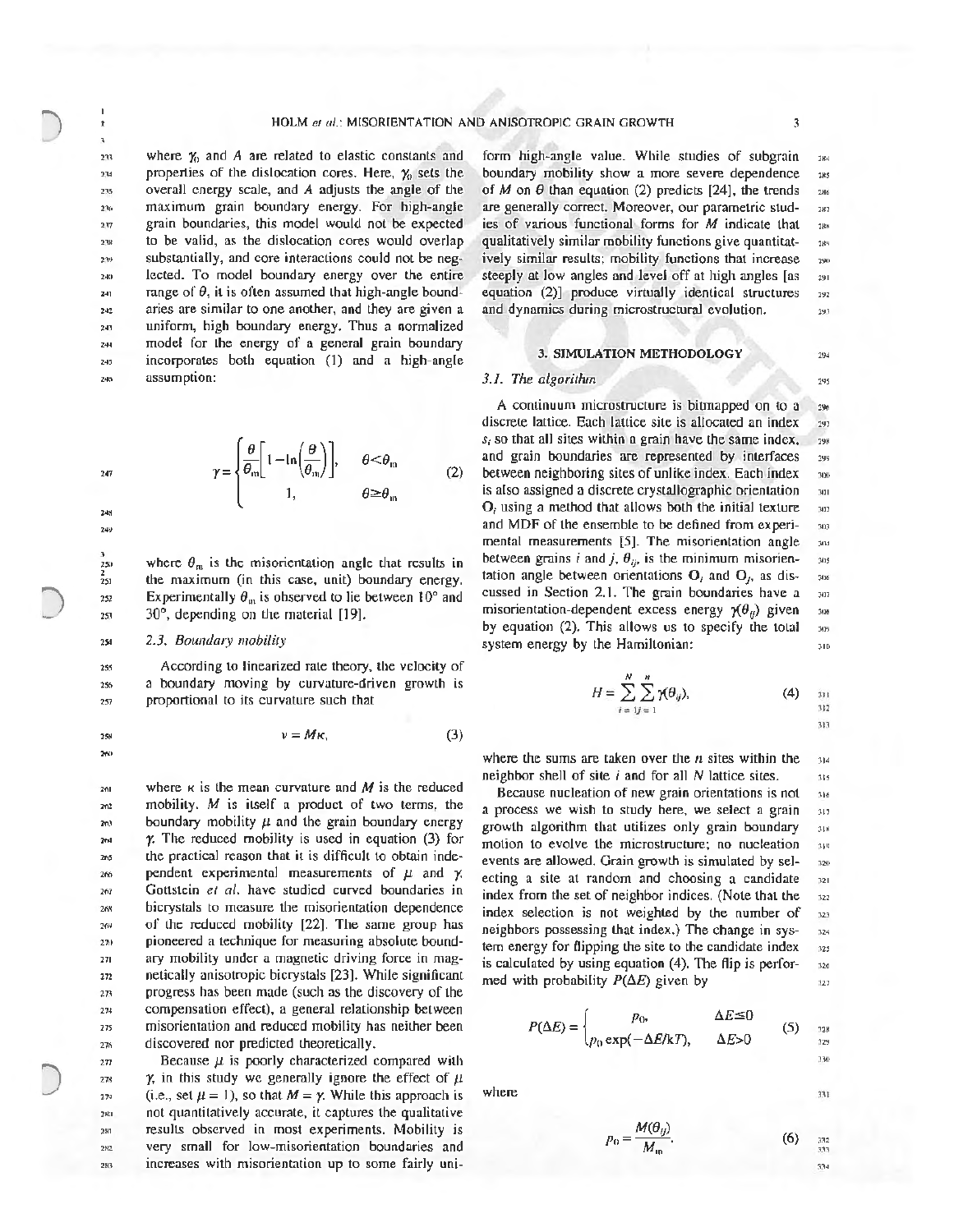$M(\theta_{ii}) = \gamma(\theta_{ii})$  is the reduced mobility of the boundary 335 between grains  $i$  and  $j$ .  $M<sub>m</sub>$  is the maximum mobility 336 in the system, thus an index flip is accepted with a 1\7 probability proportional to the normalized boundary 338 mobility  $[25]$ . kT is an energy defining the thermal 339 fluctuation of the simulation and in practice deter-340 mines the amount of noise present in the system.  $341$ 342 After each flip attempt, the time clock is incremented by *1/(NQ)* Monte Carlo steps per site per index 343<br>144 (MCSS), where  $Q$  is the number of allowed orientations. (Scaling the conventional Monte Carlo time  $145$ clock by  $Q$  allows simulations with different  $Q$  values **AdA** to be directly compared.) This same Potts model ,., algorithm has been shown to produce boundary motion by curvature, so that each boundary in the system moves according to the motion law given in equ-,~. ation (3) (26]. 351

#### *3.2. Lattice pinning*  352

,..

)

 $\pmb{\scriptstyle 1}$  $\overline{\mathbf{3}}$ 

Consider a boundary connecting two points separ-353 ated by distance  $d$ . On a square lattice the boundary 354 will incorporate fewer segments if it lies in a  $\langle 01 \rangle$ 355 direction ( $d$  segments) than if it lies in a  $(11)$  direction 356  $(\sqrt{2}d)$  segments). Since kinetic Monte Carlo models 157 minimize system energy by decreasing boundary 358 length, there is a driving force to place boundaries 359 along lattice facets. This results in grain shapes that **1(>41**  36) mimic the underlying lattice symmetry and growth kinetics that slow or stop as evolution progresses [27,  $362$ 28]. These lattice effects arc more pronounced in sys-363 tems that require fine distinctions in boundary energy 364 [29], in three-dimensional systems and in systems 365 with other pinning mechanisms (28]. Since these lat-36c  $367$ tice effects are non-physical, it is necessary to eliminate them from grain growth simulations. w

Lattice effects operate by faceting boundaries. 364 They can be overcome by injecting a sufficient num-370<br>371 ber of steps on to the boundaries. Then, step flow processes can allow the boundary to find and track its  $372$ energetically favored position, restoring correct grain l7\ junction angles and permitting free boundary motion. 174

In practice, lattice effects are mitigated in two ways 17S [27]. Increasing the neighbor sampling per site [i.e.,] 376 by adding additional shells of interacting neighbors  $\overline{377}$ in equation (4)} decreases the energetic anisotropy of l7l< 379 the lattice. Increasing the simulation temperature *T*  380 activates thermal fluctuations that roughen the boundaries. Given a lattice, the correct *T* is found by trial 331 and error. Generally, *T* is increased until grains are 382 equiaxed, junction angles are correct, and growth kin-'"' etics converge. It should be noted that *T* must not be construed as being a real temperature. It simply alters 385 the transition probability function and by doing so 386 allows noise to be introduced into the system. 387

# *3.3. Simultttion parameters*

388

The current simulations were performed on a 389 250,000-site two-dimensional triangular lattice with **1'JU**  first- and second-nearest-neighbor interactions. The ,., temperature was set to  $0.5\%$ /kT, where  $\chi_0$  is the miniaw<sub>2</sub>

mum grain boundary energy in the system, in the ,., same units as kT. This temperature is low enough to 394 prevent boundaries from disordering but high enough 395 to minimize lattice pinning. In order to minimize 396 finite size effects, periodic boundary conditions were ,., imposed. To approximate a continuum crystallographic texture,  $Q = 999$  different, discrete orien-395 tations were allowed. A specialized algorithm [30) **4(1)**  was used to increase the time efficiency of the simula-**4tll**  tions. Numerical data points represent the average of **4Ul**  10 independent simulation runs. **4Ul** 

# 4. ANISOTROPIC GRAIN GROWTH: RANDOM **TEXTURE**

41>1 **4fl\$** 

...

For the first examination of texture and boundary 406 character evolution, we choose the simplest system: atrz a randomly textured, single-phase polycrystal. Each 41111 grain in the initial structure is assigned a crystallo-"<br>""<br>"" graphic orientation from a list of 999 orientations, randomly distributed in Euler space. The grain bound-41 I ary MDFs of these initial structures match the analyti-41l cal solution for the MDF of a randomly textured 413 polycrystal, known as the Mackenzie distribution 414 (shown as the solid line in Fig. 4) [31]. Note that, in  $415$ three-dimensional crystallography, a randomly tex-.<br>م11 tured polycrystal does not possess a uniform distri-4l7 bution of grain boundary misorientations. Because the ••• misorientation angle results from the convolution of 410 two random three-dimensional variables, it is easiest **42C)**  to achieve a misorientation near some mean angle, **4ll**  and low misoricntations (requiring several particular  $422$ relationships between orientation variables) are rare.  $423$ This is quite different from one-dimensional (scalar)  $424$ orientations (i.e., all [001) tilt boundaries), in which 425 the MDF is uniform; likewise, the evolution of such  $426$ systems is fundamentally different [11]. The charac-427 teristics of the Mackenzie distribution, such as a 42K maximum misorientation of 62.8° and a peak in fre- $429$ quency at 45°, are a result of the cubic symmetry of 430 the orientation space [31]. **41)1** 

The misorientation of each of the 498,501 possible aas boundaries in the system is calculated, and the bound $d33$ ary energies and mobilities arc assigned using equ-434 ation (2) with  $\theta_{\rm m} = 15^{\circ}$ , 30° or 45°; these values are 435 chosen to examine the dependence of the results on 436 the cut-off between high- and low-angle boundaries. 4)7 The randomly textured initial structures are evolved **JTR** for 104 MCSS (typically a grain area increase of four **4W**  orders of magnitude}. 440

# *4.1. Microstructure and kinetics*

Figure I shows a snapshot of the microstructure of ALL<sub>1</sub> a randomly textured system undergoing grain growth. 443 Geometrically, the structure varies from the isotropic ... case in its triple-junction angles, which are not uni- $445$ formly 120°. This is expected in the presence of  $446$ anisotropic boundary energies, since a force balance 447 of unequal surface tensions requires unequal vertex 448 angles [32]. However, the grain topology is typical of 449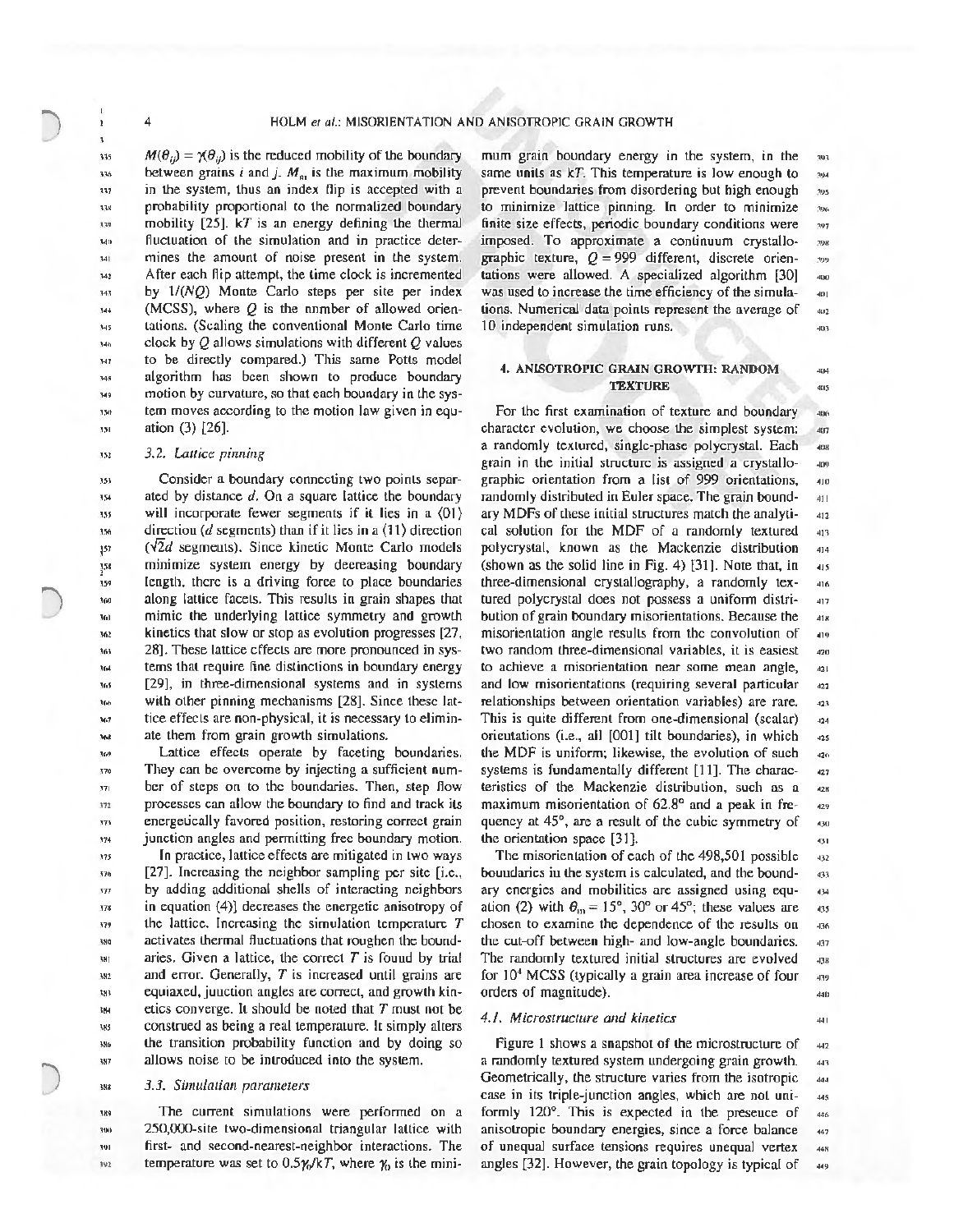902<br>903  $...$ 905 IIIli\ 907 C)t))t '111J **¥111**  ... 'JI2

913 鄂



eres<br>Stat Fig. 1. Typical microstructure during grain growth from an sinh 892 initial random texture. Grain boundaries are shaded according to misorientation angle: high-angle boundaries arc darker, lowangle boundaries are lighter. Grain boundary energy and mobility are given by equation (2) with  $\theta_{\rm m} = 30^{\circ}$ , and the sys-895 **SIM** tem was evolved from a 500<sup>2</sup>-site random structure for 1000  $897$ MCSS. Note that the grain topology appears similar to that for isotropic, normal grain growth. **KWK** 

normal grain growth, with triconnected grain vertices 450 and an average of six sides per grain. Because top-451 452 ology governs fundamental grain growth processes, 453 the system evolves very similarly to an isotropic system. The grain size distribution is identical to that .<br>Де produced by isotropic grain growth (Fig. 2). The area 455 kinetics (Fig. 3) are also consistent with isotropic  $156$ grain growth, as is the steady-state growth exponent 457 for grain area, *n-1.* Interestingly, the grain size distri- $458$ bution and growth kinetics are independent of the 4S? value of  $\theta_{\rm on}$  in equation (2). 460

# *4.2. MDFs: influence of boundary energy*

During grain growth the MDF changes from the 462 initial Mackenzie distribution to reflect the influence 463 of the anisotropic properties of the boundaries. After .... an initial transient period ({ypically 1000 MCSS) the  $465$ 



Fig. 2. Grain area distributions during grain growth. Systems with random crystallographic texture produce the same grain area distribution as normal grain growth (isotropic boundary propenies and no texture). Systems with a single texture component produce a grain area distribution that is weighted towards small grains. All distributions were measured at  $t = 1000$  MCSS. The isotropic and random texture distributions are steady-state; however, there is some evidence that the single-component texture system may not reach a steady-state area distribution.



Fig. 3. Time evolution of mean groin area during grain growth in textured polycrystals. Polycrystals with random texture exhi-920 bit power-law growth with the normal grain growth exponent 92)  $n = 0.96$  (dotted line), independent of the value of  $\theta_{\rm m}$  in equ-412 ation (2). Polycrystals with a single-component texture follow 923 power-law growth with a decreased exponent  $n = 0.62$  (dashed !'l4 line). *'JlS* 

MDF reaches a steady state. Figure 4 compares the 466 initial Mackenzie MDF and the steady-state MDF 467 (averaged over 10 independent trials) for systems .... with  $\theta_{\rm m} = 15^{\circ}$ , 30° and 45°. The general shapes of the 469 distributions are similar, although some enhancement 4711 in boundary frequency is noticeable at misorientations 471 less than  $\theta_{\rm m}$ , with a commensurate decrease at mis-471 orientations above  $\theta_{\rm m}$ . The effect is more noticeable 41l for higher values of  $\theta_{\text{m}}$ . 474

What is the cause of this increase in low-angle 475 boundaries? Because low-angle boundaries have cor-476 respondingly low mobilities, they move more slowly 477 and may simply persist in the system longer than 478

893 **R94** 

uki

~17 YIK  $919$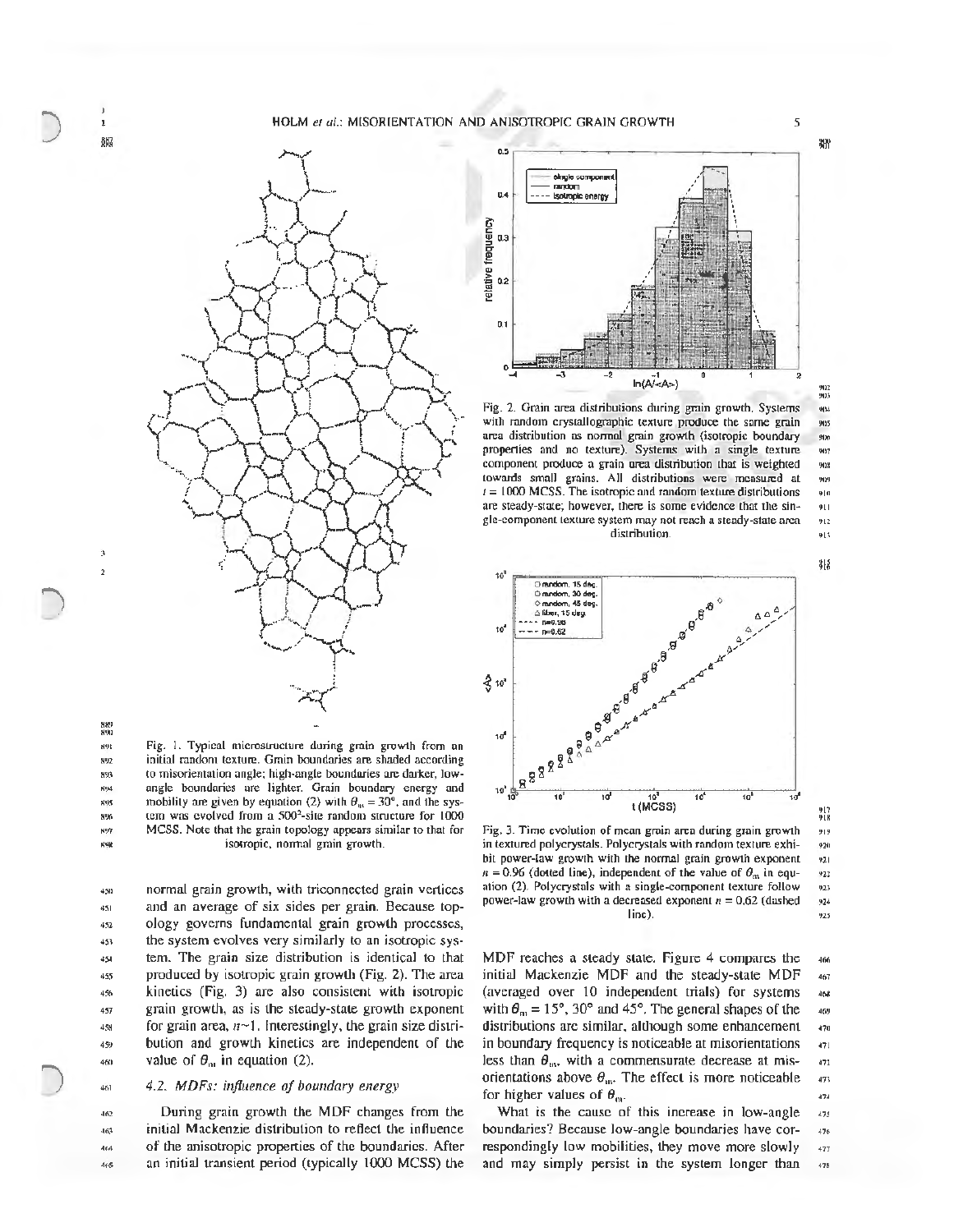929

931

932

933

 $634$ 

 $9.15$ 

936

937

479

4R<sub>D</sub> 3<br>4RT

 $\frac{2}{482}$ 

483

4 N.A

485

486

6



Fig. 4. Steady-state grain boundary misorientation distributions for polycrystals with random initial texture and grain boundary energy and mobility given by equation (2) with  $\theta_{\rm m} = 15^{\circ}$ , 30° and 45°. The initial distribution is the Mackenzie distribution (heavy solid line). Note that the steady-state distributions show some enhancement in frequency for misorientations helow  $\theta_m$  with a commensurate decrease above  $\theta_m$ .

high-angle boundaries. We tested this hypothesis by repeating the simulations with boundary energy given by equation (2) but isotropic reduced mobility,  $M = 1$ . The MDFs produced were identical to those generated with the anisotropic mobilities, indicating that energy is more important than mobility in determining the steady-state MDF. The MDF is not kinetically constrained by mobility.

It is possible that low-energy boundaries are pre-487 served because they decrease the global system free 489 energy. However, in the Potts model with uniform 489 mobility, all processes that decrease system energy 490 are accepted with the same probability [equation (5)], du). and all transitions are performed based on local inter-492 actions. Thus, there is no mechanism to preserve low-493 energy boundaries at the expense of high-energy 304 boundaries. Since the uniform mobility simulations 495 show low-angle boundary enhancement, local, and 496 not global, energy minimization must provide the 497 mechanism. 498

Therefore, we must conceive of local changes in microstructure that may enhance low-angle boundary lengths. Consider a grain boundary segment between two triple junctions. In the isotropic case [Fig. 5(a)],  $502$ all boundary segments have the same surface tension 503  $(\gamma = 1)$ , and all triple-junction angles are 120°. If the  $504$ central boundary is replaced by a low-energy bound-505 ary, keeping the endpoints and energies of the other 500 boundaries fixed [Fig. 5(b)], the terminal angles open 507 and the central boundary lengthens. We can deter-**SOM** mine the change in length using the surface tension **SON** balance at the trijunctions. Comparing the isotropic  $510$ trijunction [Fig. 5(c)] with the anisotropic junction 511 [Fig. 5(d)], it is apparent that at each triple junction 532 the increase in length of the low-energy boundary is  $513$ 

 $\Delta l = c \left[ \frac{1}{2} - \frac{\gamma(\theta)}{2} \right],$ 

 $(7)$ 

where c is a proportionality constant and  $\chi(\theta)$  is given  $316$ by equation (2). For a unit boundary with two ter- $517$ minal triple junctions, the new length is  $l = 1 + 2\Delta l$ . 5lk Now we multiply this relative increase in boundary 519 length by the initial amount of each boundary type 520  $L_0(\theta)$  to find the total amount of each boundary: 521

$$
L(\theta) = L_0(\theta) \{ 1 + c[1 - \gamma(\theta)] \}.
$$
 (8) so

524

We then divide through by the initial total amount of  $525$ boundary [the integral of  $L_0(\theta)$ ] to find  $526$ 

$$
g(\theta) = f_0(\theta) \{ 1 + c[1-\gamma(\theta)] \},
$$
 (9) 328

where  $f_0(\theta)$  is the Mackenzie distribution. Normalizéàn ing  $g(\theta)$  by its integral gives the final frequency distri- $531$ bution 532

J

$$
(\theta) = \frac{f_0(\theta) \{1 + c[1 - \gamma(\theta)]\}}{\left[f_0(\theta) \{1 + c[1 - \gamma(\theta)]\} \, \mathrm{d}\theta\right]}
$$
(10)

$$
\overline{335}
$$

Equation (10) provides an excellent fit to the steady-536 state MDFs for all  $\theta_{\rm m}$ , as shown in Fig. 6. Note that 537 there is only one adjustable parameter, c. For 538  $\theta_{\rm m} = 15^{\circ}$ , 30° and 45°, the best fit is found for c~6. 539 indicating some universality to the scaling behavior. 540

The quality of the fit is quite surprising considering 541 the simplifications made in the analysis. This analysis  $542$ assumes only one type of triple junction, two high-543 angle boundaries meeting a single low-angle bound-544 ary. However, in a polycrystal other triple junctions 545 are certainly present, and they possess a variety of 546 boundary energies. Triple junctions with more than 547 one low-angle boundary become more prevalent as 548 the frequency of low-angle boundaries increases, 549 which is the case for misorientations near  $\theta_{\rm m}$  parti-550 cularly as  $\theta_{\rm m}$  increases. This likely accounts for equ-551 ation (10)'s underestimation of boundary frequency 552 near  $\theta_{\rm m}$  for  $\theta_{\rm m} = 30^{\circ}$  and 45°. However, equation 553 (10)'s excellent first-order fit illustrates how local 554 geometry can enhance the lengths of low-energy 555 boundaries. 556

One implication of this analysis is that the enhance-557 ment in low-misorientation boundary frequency is 558 due to an increase in the length, and not the number, 559 of such boundaries. The MDF data in Figs 4 and 6 **S60** are length-weighted; they plot the length of each  $561$ boundary type relative to the total boundary length 562 in the system. For the same structures, the number-563 weighted MDFs (plotting the number of each bound-564 ary type relative to the number of boundaries) show 565 a minimal increase in low-angle boundaries. Thus,  $566$ most of the gain in low-misorientation boundaries is  $367$ caused by the lengthening of these boundaries and not **568** by their proliferation. 569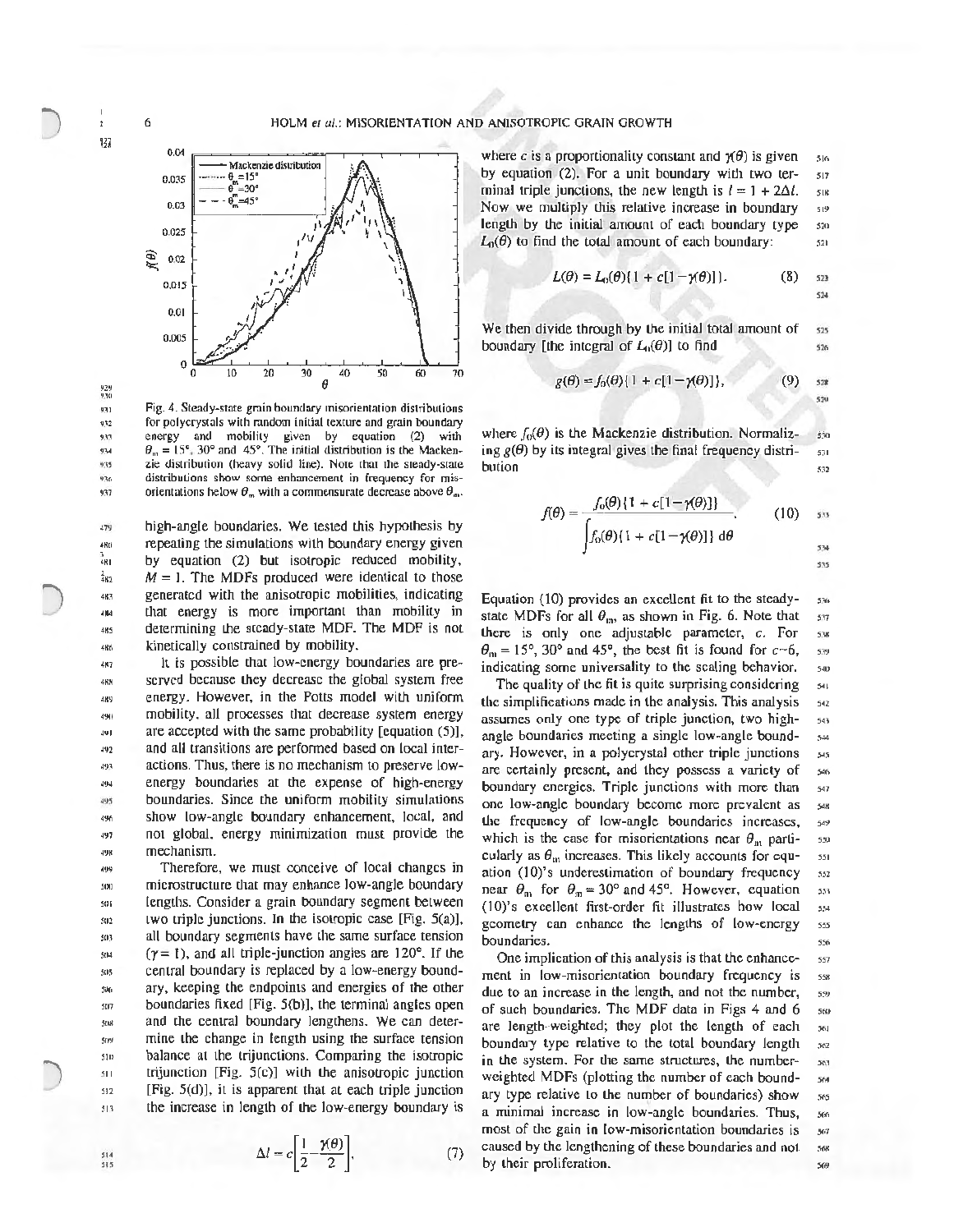$\bigcup$ 

*512*  57\ \$74

570 571

 $\frac{942}{943}$ ر<br>پ 945 946  $0.47$ **SMN** 949 950 951

*S1h sn*  57K Sl~

57,5

s••

582 ska **SKI** 585 **SHG** 587 **SXK** 

SKO



(c)



Fig. 5. Geometric lengthening of low-energy grain boundaries. (a) In the isotropic case all boundary segments have the same surface tension  $(\gamma = 1)$ , and all triple-junction angles are 120°. (b) If the central boundary is replaced by a low-energy boundary  $(y<1)$  holding other boundary endpoints fixed, the terminal angles open and the central boundary lengthens. The surface tension balances for (c). an isotropic triple junction, nnd (d), an anisotropic junction, show that the low-energy boundary increases by an amount proportional to  $1/2 1/9/2$  at each triple junction.

There is little experimental data on the microstructural evolution of random textures, although Wantanbe *et al.* [33] show that grain growth of rapidly solidified Fe-Si alloys with initially random textures leads to a bias in the MDF at low misorientation angles.

The development of a steady-state MDF is not inevitable; it depends on the type of texture present. In the next section we consider a case that allows a continuous reduction in the average misorientation during grain growth.

# *S.* GRAIN GROWTH OF A SINGLE-COMPONENT **TEXTURE**

To contrast with the randomly textured case, we selected a system with a high degree of bulk texture. Each grain in the initial structure is assigned an orientation from a Gaussian distribution of orientations around  $\{111\}\langle100\rangle$ . Because all orientations are close to a common reference axis, it is easy to form a boundary at or below the mean misorientation, but it  $\sim$  sxy is harder to find grains that can form a high-angle  $\frac{1}{2}$ yo boundary with each other. Thus, although the orien-<br>syr tation distribution is Gaussian about  ${111}\,(100)$ , the  $_{592}$ grain boundary misorientation distribution is asym-<br>
<sup>393</sup> metric; it is skewed towards low misorientation sw angles, and its median is less than its mean misorien- s95  $\alpha$  tation of  $2^{\circ}$ .

The single-component MDF is qualitatively similar  $_{597}$ to MDFs observed experimentally in subgrain struc- sw tures by Hughes *et al.* [34]. This is reasonable, since sym subgrain structures represent orientation perturbations www from an initial common orientation (the original grain  $\epsilon_{00}$ orientation). The orientation distributions of the two  $\frac{1}{2}$   $\frac{1}{2}$ systems differ, however, which causes a quantitative  $\theta$ <sup>88</sup> difference in their MDFs. The single-component ... MDF is more sharply peaked than the subgrain MDF. *(••s* 

The misorientation of each boundary in the system  $\frac{1}{60}$ is calculated, and the boundary energy and mobility  $\frac{1}{100}$ are assigned using equation (2) with  $\theta_m = 15^\circ$ . The  $\theta_m$ single-component texture structures are evolved for some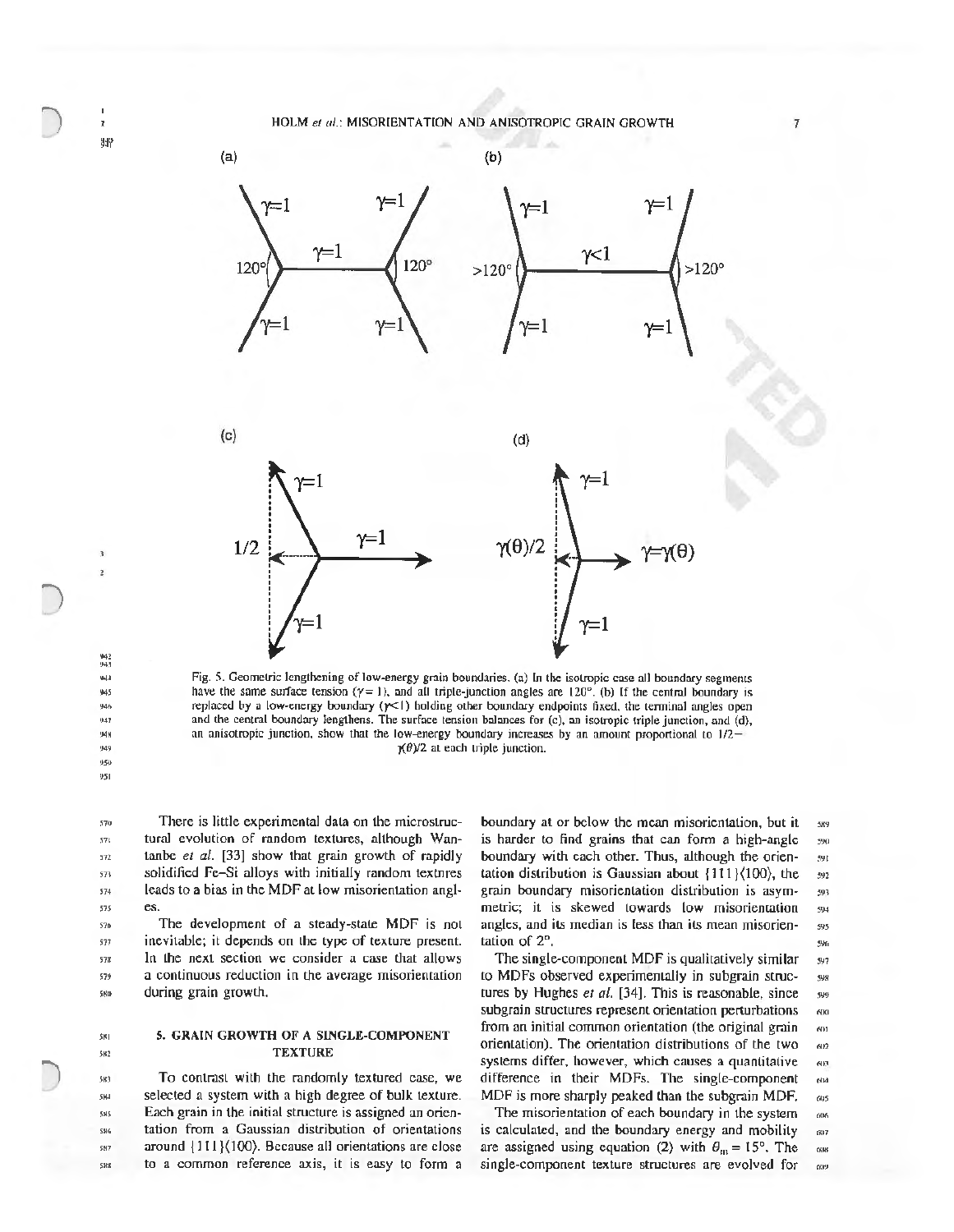893

965 Oran 8 **BELOCE HOLM** *ct ul.:* **MISORIENTATION AND ANISOTROPIC GRAIN GROWTH** 





Fig. 6. Comparison between model and observed steady-state grain boundary misorientation distributions for polycrystals with random initial texture and grain boundary energy and mobility given by equation (2) with  $\theta_m = 15^\circ$ , 30° and 45°. The model misorientation distribution is given by equation (10), with  $c$ -6 producing the best fit in all cases. The model accurately reproduces the observed distributions, with only slight underestimation of misorientation frequency near  $\theta_m$  for  $\theta_{\rm m}$  = 30° and 45°. Curves are displaced along the y-axis for clarity.

105 MCSS (typically a grain area increase of four  $610$ orders of magnitude).  $611$ 

### $_{612}$  5.1. Microstructure and kinetics

Figure 7 shows a snapshot of the microstructure 613 during evolution of the single-component texture. The 614 color or the boundaries has been adjusted so that 615 white represents zero misorientation and black is the 616 maximum misorientation in the microstructure. The ~·· 618 microstructural morphology is significantly different 619 from that of the random texture (compare Fig. 1 and Fig. 7). Because all boundaries in the system arc far  $620$ below the high-angle cutoff  $\theta_m$  in equation (2), the 621 boundary energy and mobility vary greatly with small .12 changes in misorientation. Low-mobility boundaries  $623$ 624 accumulate curvature and can temporarily stabilize few-sided grains. Triple-junction angles are far from  $625$ 120°, and thennodynamically stable four-grain junc- $626$ tions (quadrijunctions) also appear [35). Because the o27 topology of the microstructure is different from that 628 of the isotropic case, the details or microstructural 629 evolution are also altered. As shown in Fig. 2, stabil-630 ization of small grains by low-mobility boundaries 631 skews the grain area distribution towards small areas. o12

Fig. 7. Typical microstructure during grain growth from a single-component initial texture. Grain boundaries are shaded according to misorientation angle; high-angle boundaries are darker, low-angle boundaries are lighter. Grain boundary energy and mobility are given by equation (2) with  $\theta_{\rm m} = 15^{\circ}$ , and the system was evolved from a 500<sup>2</sup>-site random structure

977 978 979

...,.,

Grain growth kinetics (see Fig. 3) are slower than for  $\epsilon_{63}$ random texture, with a steady-state area growth  $\omega$ exponent  $n = 0.62$ .

for 10,000 MCSS. Note the presence of few-sided, highly curved grains and of slable four-grain junclions ( quadrijunctions).

It is interesting to observe that there are several  $\alpha_0$ grains surrounded by high-angle boundaries in Fig. 7.  $\omega$ These grains are not among the largest in the system,  $\frac{1}{6}$  even though their boundaries are much more mobile  $\frac{1}{6}$ than average. Because their boundaries are high in  $\epsilon_{40}$ energy, these grains are not favored to grow. In fact,  $\omega_1$ we do not observe any abnormal or discontinuous 642 grain growth events in these systems, in agreement  $\omega_3$ with previous studies which indicate that grains  $644$ require an energetic advantage to grow abnormally  $\omega$ 1  $[12]$ .

# *5.2. Continuously evolving MDFs*  $^{64}$

The persistence of grains with low-angle, low- $\frac{64}{648}$ mobility boundaries biases the structure towards those  $\frac{1}{100}$ boundaries, causing the MDF to narrow and shift left,  $\frac{1}{2}$ 

970<br>97 I **972** 973 **\*)14** 

20%

*'J1S*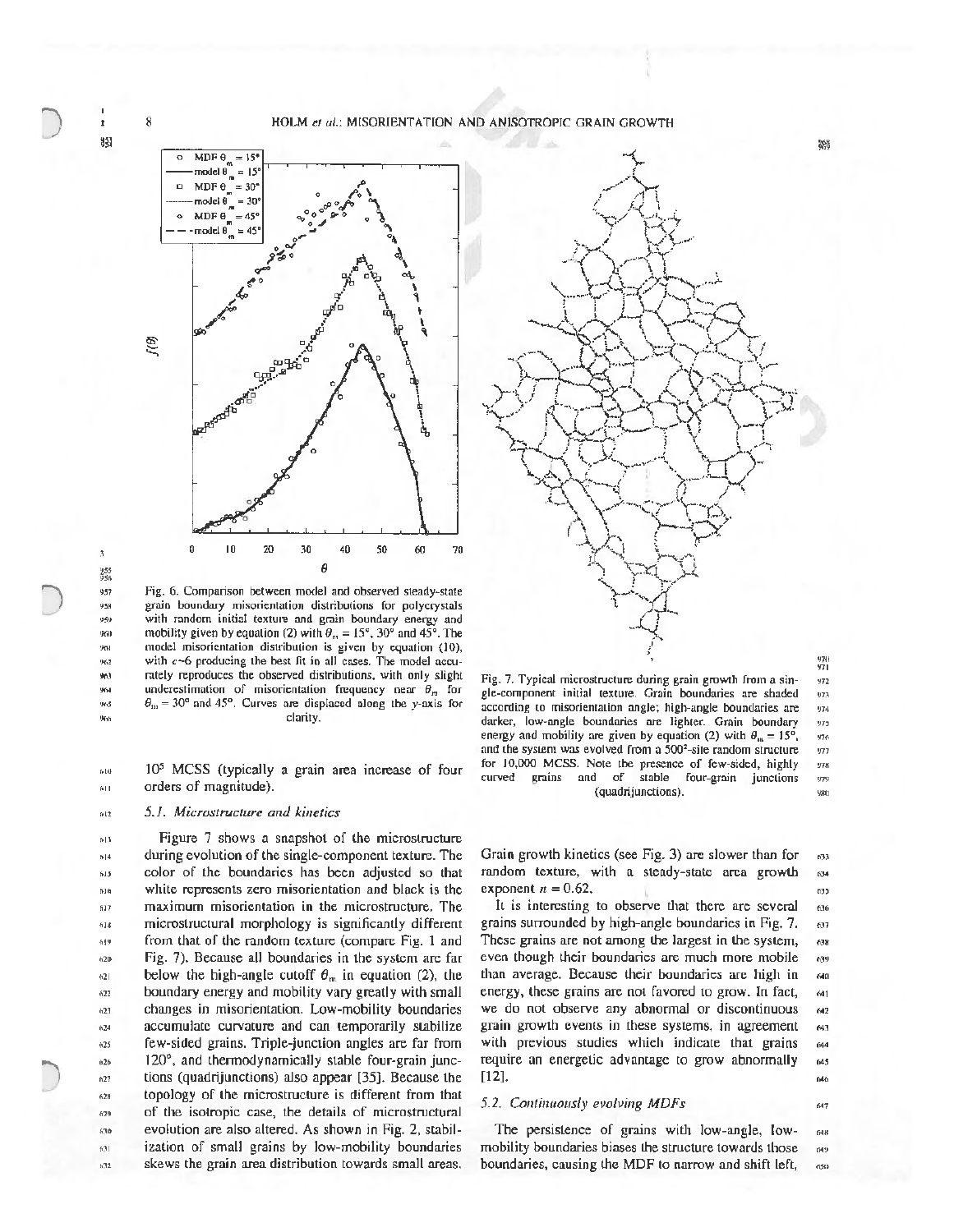

Fig. 8. Grain boundary misorientation distributions for polycrystals with single-component initial texture and grain boundary energy and mobility given by equation (2) with  $\theta_m = 15^{\circ}$ . Due to the accumulation of low-angle, low-mobility boundaries, the distributions narrow and shift lefl with time, and no steadystate distribution is observed.

as shown in Fig. 8. The mean and the standard deviation of the MDF decrease continuously, as shown in Fig. 9, and there is no steady-state MDF. A similar decrease in the mean misorientation and a sharpening of crystallographic texture have been observed experimentally during the annealing of strongly textured materials for both grains [36] and subgrains [24].

**<'i5\*J**  660 661 f.t>2 In the randomly textured polycrystal, the steadystate MDF occurs because, when two grains meet during growth, the resulting boundary is likely to be near the mean misorientation (i.e., high angle). Any lowangle, low-mobility boundary that does form is likely to be surrounded by high-angle boundaries, which can freely sweep past less mobile boundaries. In contrast,



Fig. 9. Evolution of the mean misorientation angle  $\langle \theta \rangle$  and the standard deviation of the misorientation distribution  $\sigma(\theta)$  during evolution of polycrystals with a single-component texture. Both  $\langle \theta \rangle$  and  $\sigma(\theta)$  decrease in time by a power law with exponent  $p = -0.41$  (solid line).

in the single-component texture all grains have orien- $665$ tations near the reference ( 111}(100) axis. Thus, as 666 a grain grows, the new neighbors it meets are likely to 667 be similarly oriented to itself (i.e., form a low-angle .... boundary). Likewise, low-mobility boundaries are .<br>Mr9 likely to be surrounded by other low-mobility bound-**(i10**  aries, allowing them to persist The mechanism for **tf71**  shifting and narrowing the MDF is probably the for-672 mation and augmentation of such low-mobility *(o'H*  boundary clusters. Our simulations support this 674 hypothesis; single-component texture microstructures 675 are characterized by a percolating network of simi-676 larly oriented grains with very low misorientation ~77 boundaries between them. 678

In the single-component texture, grain growth is ~1') considerably slower than for normal grain growth, 680 with a time exponent  $n = 0.61$ , as shown in Fig. 3. 681 The decreased exponent does not reflect either a dif-682 ferent grain growth mode or simulation lattice pin· 683 ning. but rather is a consequence of the increase in 6% low-mobility boundaries as coarsening progresses 685 [24]. At every time step, the amount of grain growth **ANE** is scaled by the average boundary mobility. The aver-AX. age mobility is determined by the average boundary 682 misorientation, which decreases with time by a power 685 law with exponent  $p = -0.41$ , as shown in Fig. 9. 6'1<1 Consider the mean field analysis of grain growth by ••I Burke and Turnbull [37]. The rate of change of the 692 average grain size,  $\langle R \rangle$ , is given by **AUT** 

$$
\frac{d\langle R\rangle}{dt} = \frac{c_1 \langle M\rangle}{\langle R\rangle},\tag{11}
$$

where  $\langle M \rangle$  is the average reduced mobility of the ·~7 . .,. grain boundaries and  $c_1$  is a geometrical constant. In our simulations  $\langle M \rangle$  is a function of the mean misorientation  $\langle \theta \rangle$  as given by equation (2), but for the  $200$ moment assume a simple linear dependence (a 1<11 reasonable approximation in this small-angle limit),  $7112$ so that 7U)

$$
\langle M \rangle \approx c_2 \langle \theta \rangle, \tag{12}
$$

where  $c_2$  is a constant. From the simulations we  $\frac{1}{101}$ *observe* that

$$
\langle \theta \rangle = c_3 t^p, \qquad (13) \qquad \text{700} \qquad (13)
$$

where  $c_3$  is a constant. Substituting equations (12) and (13) into (11) gives 112 11'

$$
\frac{d\langle R\rangle}{dt} = \frac{c_1c_2c_3t^p}{\langle R\rangle} \tag{14}
$$

116

717

 $696$ 

and integration then yields

""" **'I'.NI**  WI 'n, 2<br>631  $\bigcirc$   $\bigcirc$  652 653 M4 ~ss ~!t<· ~S1 651

\llW •IllS •>11<1 **\*JM1**  9R~

ax<sub>2</sub>

995<br>996 997 998

oon RKK ног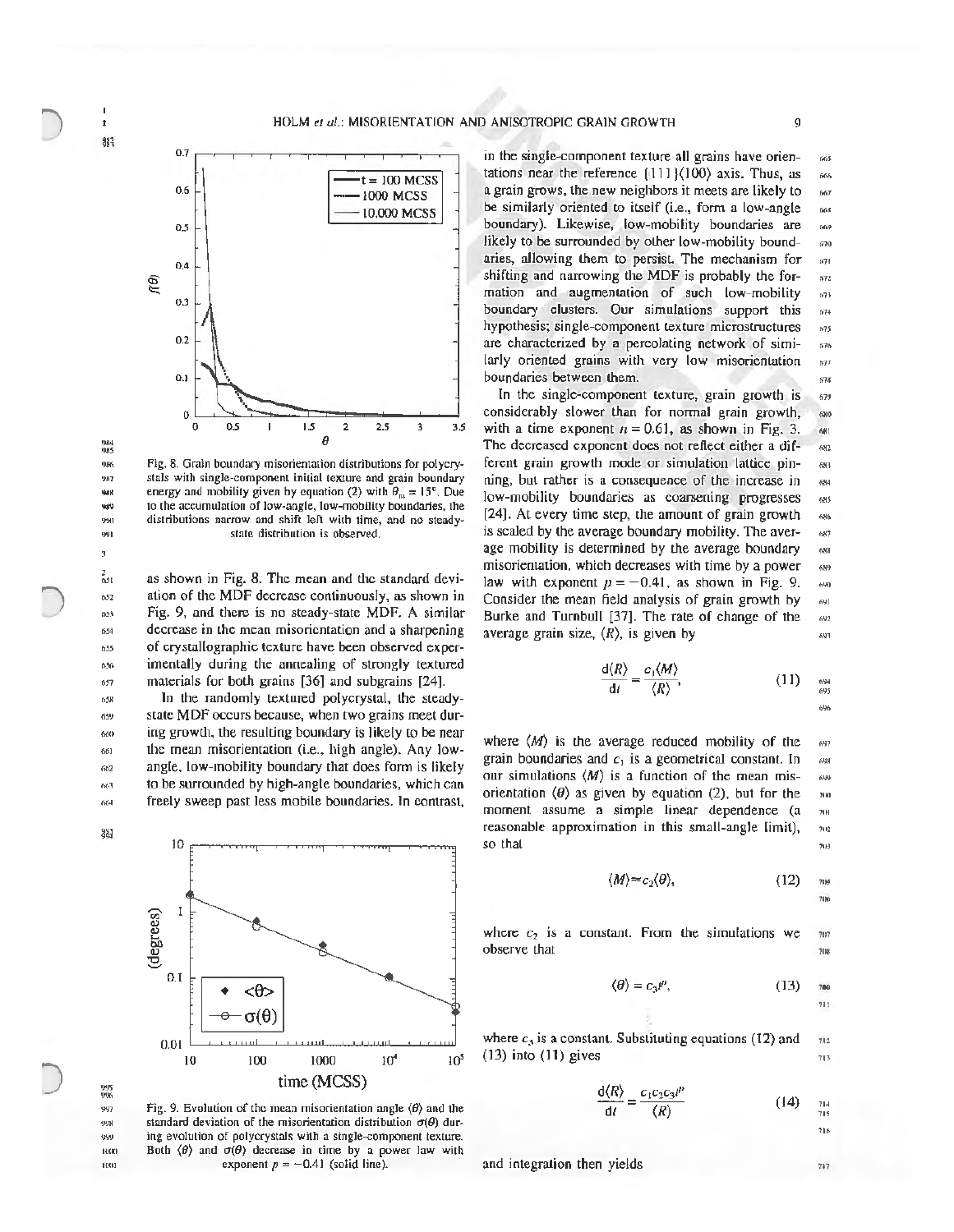# 10 HOLM *et ul.:* MISORIENTATION AND ANISOTROPIC GRAIN GROWTH

718 **72U** 

r 3

$$
\langle A \rangle - \langle A_0 \rangle = C t^{1 + p},\tag{1}
$$

 $n = 1 + p.$  (16)

 $771$ where the average grain area  $\langle A \rangle \sim \langle R \rangle^2$ ,  $\langle A_0 \rangle$  is the initial grain area, and *C* is a constant combining pro- $722$ portionality and integration constants. Thus analysis  $223$ predicts that the grain growth exponent,  $n<sub>1</sub>$ , is related 724 to the power-law exponent of average misorientation, *125*   $p$ , by the expression:

*12t*  729

72(o

7~1 7ll 712 1ll The simulation agrees with this prediction, with  $p =$  $-0.41$  and  $n = 0.62$ . It should be noted if one goes back and replaces equation (12) with equation (2) the derivation is more complicated, but we recover essen-

tially the same formula. llA This result shows that kinetic exponents measured 735 in the simulation are self-consistent and do not arise 736 from lattice pinning. While in the random texture case 737 the number of low-mobility boundaries is insufficient **1.'\M**  7l9 to influence microstructure or kinetics, in the singlecomponent texture the prevalence of such boundaries  $\frac{3}{2}$ in  $\frac{1}{741}$ controls both the microstructural development and the time scale for evolution. 742

74l Proving the time exponents to be self-consistent docs not explain why they take the particular values 744 observed. An area for future study is to derive a 745 model for evolution of the single-component MDF 746 that can predict the time exponent for mean misorien-*1<1*  tation. Grain growth exponents of *n<* I are commonly 74K observed experimentally, and  $n \sim 2/3$  is often cited. It 749 is possible that such depressed exponents are a result 7541 of decreasing average boundary mobility arising from **Hl**  the tightening of crystallographic texture or from 752 other effects such as solute accumulation. 753

754

 $\bigcirc$ 

# 6. CONCLUSIONS

In order to study the development of texture and 755 boundary character during annealing. full three-756 dimensional grain crystallography and realistic, crys- $757$ tallographically mediated grain boundary properties 758 759 were incoporated into a finite temperature Monte **760** Carlo Potts model for grain growth.

Systems with similar initial microstructures but dif-**7(tl**  ferent textures exhibit markedly different behavior 762 during grain growth. Microstructures with random **J(ll**  textures maintain normal grain topology and evolve 764 765 in a normal fashion. The grain size distribution is statistically equivalent to that of isotropic grain growth, *1«•*  and grain area evolution kinetics follow the usual **71t1**   $768$ power law with exponent  $n = 0.96$ . While texture remains random in these systems, the boundary 76'1 character distribution evolves to a steady state that **770** 771 favors low-misorientation-angle boundaries. To first order, the increase in low-angle boundaries is geo-712 metrical; changes in triple-junction angles cause low- $721$ 

 $(15)$  energy boundaries to lengthen, but their frequency  $\tau_{14}$ does not increase.  $175$ 

In contrast, microstructures with a strong single-776 component texture develop four-grain junctions and 777 highly curved grain boundaries. This change in top-*11M*  ology causes a change in evolution behavior. The  $779$ grain size distribution is skewed towards small grains, 7M1l and grain growth kinetics are depressed, with a 7XI power-law exponent of  $n = 0.62$ . Both the texture and 7l!l the misorientation distribution sharpen, and no steady 783 state is observed. Formation and growth of clusters 1HA of low-mobility boundaries cause the boundary mis-785 orientation distribution to narrow and shift to low  $786$ angles, with the mean and standard deviation of the 7N7 distribution decreasing as a power law with time 788 exponent  $p = -0.41$ . Since the grain growth 789 exponent  $n = 1 + p$ , the accompanying decrease in **TSK** mean boundary mobility causes growth to slow. The 7YI dependence of the growth exponent on average 7Y2 boundary mobility may explain experimental obser-793 vations of grain growth exponents less than unity. Tua

Experimental data for the evolution of the bound- $705$ ary character during grain growth are scarce. How-*1'K•*  ever, these results are in good agreement with typical 7~1 observations that low-angle boundaries increase dur-798 ing annealing. While often seen in experiments, **TUY** abnormal grain growth did not occur in these simula-**SINK** tions. lOll

*Acknowledgements-Thanks* to Dr A. W. Godfrey for dis-803 cussions and providing orientation handling subroutines. MAM 804 is grateful for support through a Newman Scholarship at Uni-805 versity College Dublin, Ireland. GNH appreciates support from 806 Kettering University and Sandia National Laboratories for sint sabbatical leave. This work was performed at Sandia National stock Laboratories, supported by the US Department of Energy under **HEM** contract number DE-AC04-94AL85000 and by the Office of  $810$ Basic Energy Sciences New Initiative program.  $N11$ 

## **REFERENCES**

- I. Schwartz. A. J. :md King. W. E., JOM. 1998, 50(2), 50. ·~~
- 2. Palumbo. G. et al., *Mater. Res. Soc. Symp. Proc.*, <sup>1997</sup>, \*14<br>458. 273.
- $458, 273.$   $815$
- 3. Palumbo, G., Lehockey, E. M. and Lin, P., JOM, 1998, 816  $50(2)$ , 40. Kl7
- 4. Adams, B. L., Wright, S. I. and Kunze, K., *Met. Trans.*, *•*18 1993, **A24**(4), 819.
- 5. Miodownik, M., Godfrey, A. W., Holm, E. A. and Hughes,  $\frac{1}{2}$ D. A., *Acta metall. mater.*, 1999, 47(9), 2661.
- 6. Anderson, M. P., Srolovitz, D. J., Grest, G. S. and Sahni, x22 P. S., *Acta metall.*, 1984, 32(5), 783.
- 7. Frost, H., Thompson, C. V. and Walton, D. T., in *Grain saa Growth in Polycrystalline Materials, ed. G. Abbruzzese m*<sup>25</sup> and P. Brosso. Trans Tech Publications, Brookfield, VT, s26 1992. p. 543. Illinois and the state  $\frac{1}{2}$
- 8. Weiare, D. and Kermode, J. P., Phil. *Mag. B*, 1983, 48, R2R  $245.$   $829.$
- 9. Chen, L. -Q. and Wang, Y. -Z., *JOM*, 1996, 11, 48. ••• \*\*
- 10. Raabe, D., in *Grain Growth in Polycrystalline Materials* and **Ill. ed. H. WeiJand, B. L. Adams and A. D. Rollett. TMS. nz**  Warrendale, PA, 1998, p. 179. m
- II. Grest, G. S., Srolovitz, D. J. and Anderson, M. P., Acta \*\*\* *metall.*, 1985. 33(3), 509. **x**<sub>35</sub>
- 12. Rollett, A. D., Srolovitz, D. J. and Anderson, M. P., *Acta* **\*\*\*** *metall.*, 1989, 37(4), 1227. KAY

••l